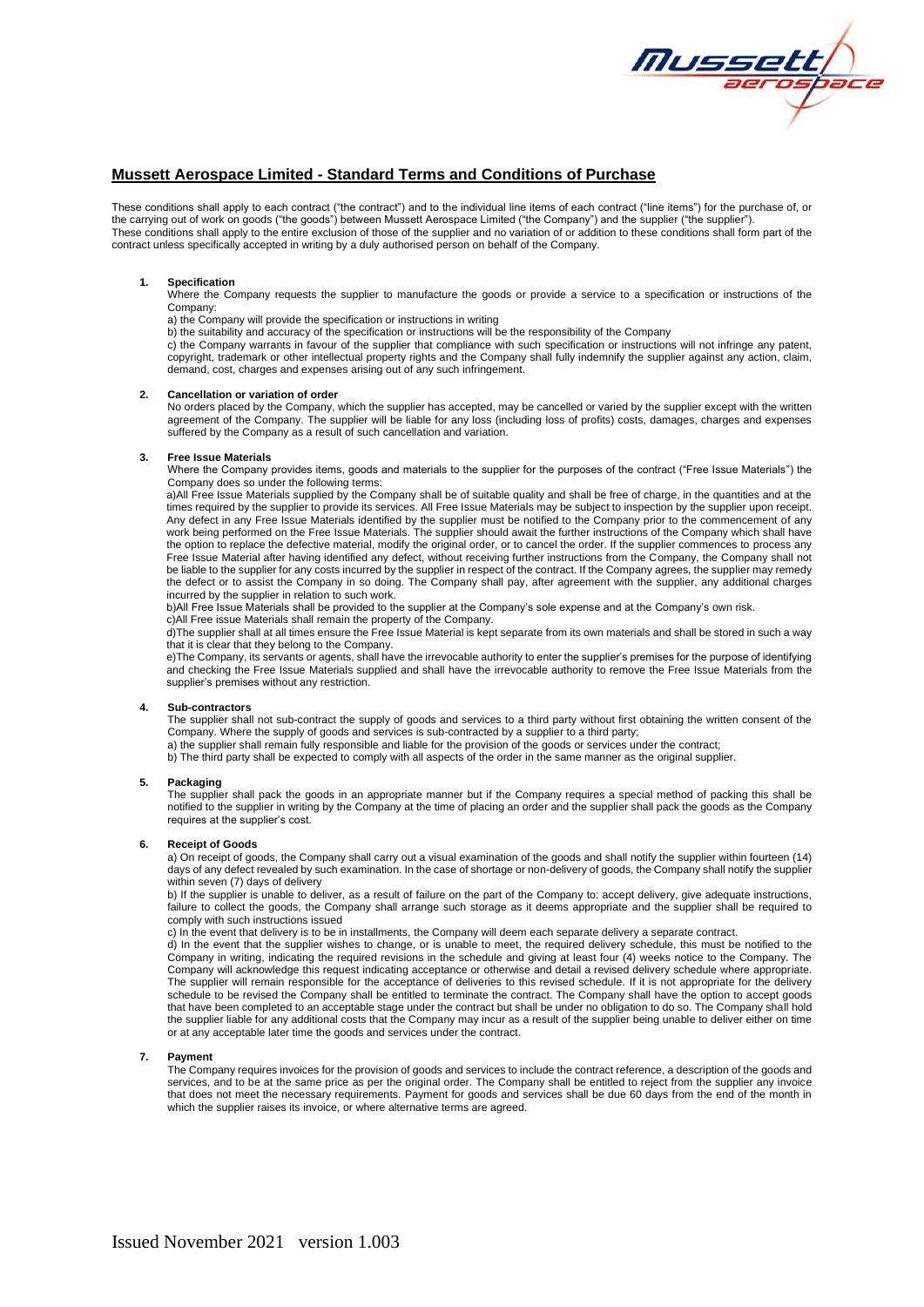

## **8. Force Majeure**

The performance of all Contracts is subject to variation or cancellation by the Company in the event of any breakdown of plant or apparatus, fire, explosion, natural disasters, accident, industrial dispute, interruptions in the availability of labour, energy, transport, or material, government regulations or any other cause or event beyond the control of the Company. The Company shall have no liability in respect of failure or delay in receipt of goods or services under the contract due to any cause outside the Company's control. These include but are not limited to: act of God, fire, floods, war, civil disturbances, riot, act of Government, currency restriction, industrial disputes, unavailability of materials or failure of supplier, carrier or sub-contractor to deliver on time.

### **9. Non Conforming Goods and Services**

Subject to the provisions of section 6 hereof, if the Company considers that any goods delivered or services provided do not conform to their specification it shall notify the supplier of such non-conformity within two months of receipt by the Company and at the same time return any relevant goods to the supplier. The Company shall have the option to either request the supplier, at the supplier's cost, to rework or replace the goods, re-perform the service or to terminate the contract. If the contract is cancelled as a result of non conforming goods or services the Company i) shall not be liable to make any payment under the contract; ii) shall be entitled to reclaim from the supplier any monies already paid under the contract; iii) shall be entitled to make a claim against the supplier for any costs incurred by the Company as a result of the non conforming goods and services.

### **10. Counterfeit Materials**

The supplier shall take all reasonable steps to prevent the supply of Counterfeit Materials.

## **11. Access**

Quality assurance of the supply of manufactured goods and materials and the provision of services shall be applicable to all orders. The Quality Control representatives of the Company, its customers and any appropriate regulatory authority reserve the right to verify at source that the purchased product, processes and services conform to the requirements of the order. Quality records relating to product and service and/or process shall be made available as required. The supplier shall provide at no additional cost to the Company such reasonable accommodation, facilities and assistance as may be required.

## **12. Records**

Records relating to manufacture and/or process, including inspection and testing, are to be retained by the supplier and made available upon request for verification by the Company, its customers or any appropriate regulatory authority. Such records shall be retained by the supplier for a period the longer of; 1)a minimum of 7 years and 2)as dictated by the lifespan of the final product in the supply chain.

#### **13. Limitation of Liability**

a) In respect of Free Issue Materials:

(i)the Company shall indemnify and keep indemnified the supplier from and against all actions, demands, claims, proceedings, losses or costs arising from the supply of Free Issue Materials by the Company.

b)In respect of the contract for the supply of goods or service by the supplier

(i)the Company's total liability in contract, tort (including negligence or breach of statutory duty), misrepresentation, restitution or otherwise, arising in connection with the performance or contemplated performance of the contract shall be limited to the price of the individual line item(s) giving rise to the liability;

(iI)the Company shall not be liable to the supplier for loss of profit, loss of business, business interruption, loss of contracts, loss of opportunity and/or production or depletion of goodwill in each case whether direct, indirect or consequential, or any claims for consequential loss and/or indirect compensation whatsoever (howsoever caused) which arise out of or in connection with the Contract

### **14. Provisions Relating to Certain Goods**

The Company shall be entitled not to comply with the terms of any contract if it is of the opinion that to do so would be in breach of any applicable laws (either in the United Kingdom or elsewhere) relating to the production, storage or supply of goods.

#### **15. Benefit of Contracts**

The supplier shall not be entitled to assign or otherwise transfer all or any of its rights and obligations under the Contract between it and the Company.

#### **16. Divisibility Clause**

All contracts are divisible. Each delivery made thereunder shall be deemed to arise from a separate contract and shall be capable of being invoiced separately; any invoice for a delivery shall be payable in full in accordance with the terms of payment provided for therein, without reference to and not withstanding any defect or fault in delivery of any other instalment.

## **17. Governing Law**

These conditions and any Contract between the Company and the supplier shall be subject to and constructed in accordance with English law. The supplier agrees to submit to the non-exclusive jurisdiction of the English courts.

#### **18. Data Protection Act 2018 UK-GDPR Regulations (unincorporated Customers)**

a)The Company, or our banker/financiers, may make credit reference agency searches in respect of your business and its principals. Please note that credit reference agencies make a record of searches that prevent fraud or money laundering or by subscribers to make credit decisions about you.

b)We may transfer information about you to our bankers, in order for them to provide their services to us and other customers of theirs and to help them (1) obtain credit insurance (2) undertake credit control (3) undertake assessment and analysis (including credit scoring, market, product and statistical analysis) (4) securities debts and (5) protect their interests.

c)Our bankers may give information about you and your indebtedness to the following for the purpose stated

(i)any other divisions or associated companies of theirs – for the business purposes of such divisions or companies

(ii)our or their insurers – to quote for and issue any credit policy or to deal with any claims any advisers acting our or their behalf – so the advisers can carry out their services

i(iii)any business to which your indebtedness or our financing arrangements with them may be transferred – to facilitate such

transfer

(iv)to any person to whom they have a duty of disclosure or to whom the law permits disclosure

d)i) Our bankers may make decisions about you solely using an automated decision making process, such as credit scoring, however, they will tell us (and in turn we will tell you) if they make a significant decision only using such a process. Through the Company, you can request a review of their decision using other means.

ii) Our bankers may monitor and record your phone calls to them for training and/or security purposes.

iii) We will provide you with details of our bankers on request, including a contact telephone number from where you can obtain details of the credit reference agencies used by them and any third party to whom information may be transferred.